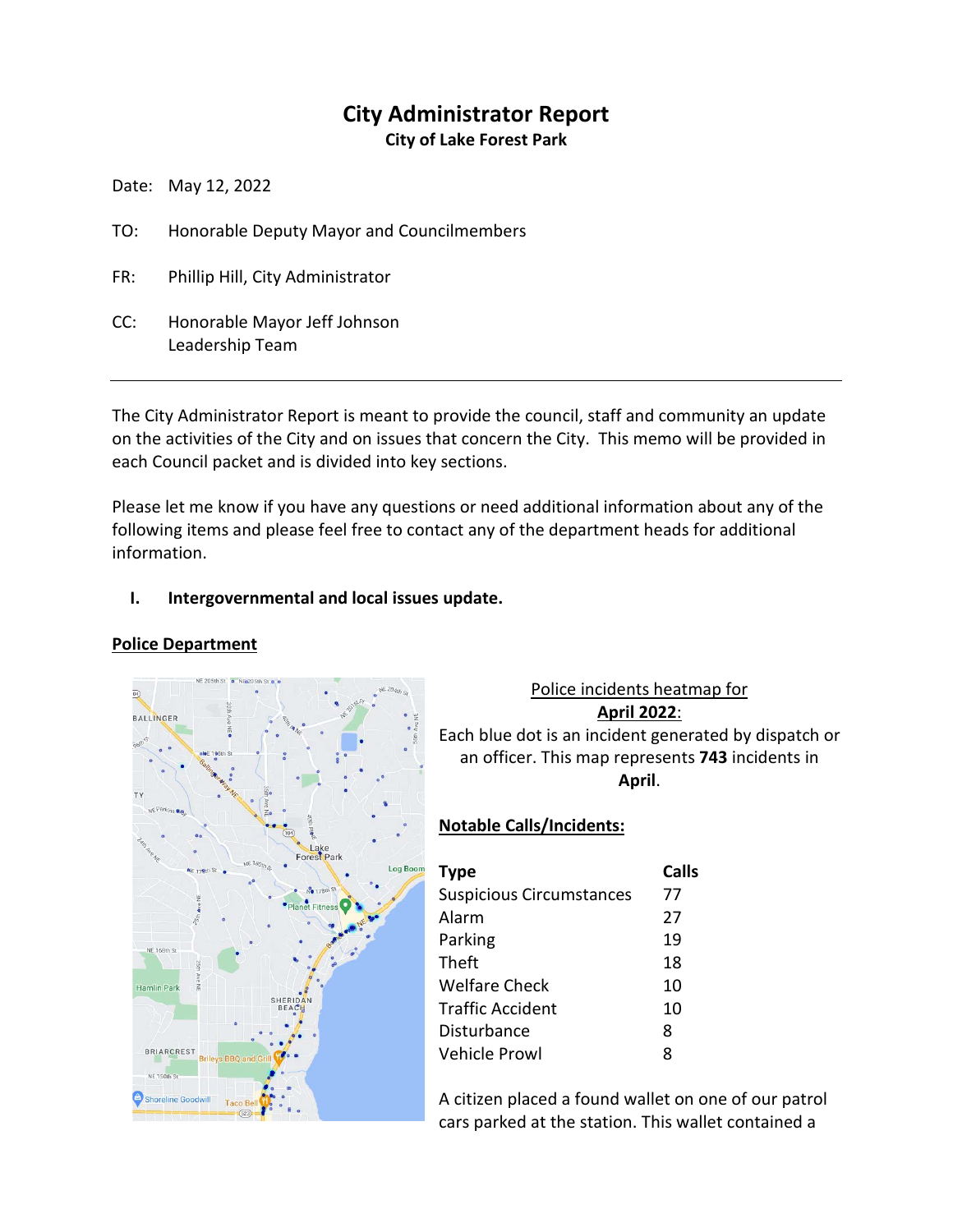large sum of money and was later returned to the grateful owner.

Officers responded to a running vehicle with a subject slumped over inside. The caller indicated they were unable to wake the occupant. Officers arrived and observed drug paraphernalia in the driver's lap and that the vehicle had been reported stolen. A spike strip was placed in front of the vehicle to stop it from leaving. Officers contacted the driver who fled, driving over the spike strips. Officers lost sight of the vehicle, later finding it abandoned at the Towne Centre.

Officers responded to a single vehicle vs telephone pole collision. The force of the collision caused the pole to land on top of the vehicle. It was determined the driver fell asleep while driving.

Officers responded to a commercial burglary at Taco Bell. The suspect entered through a roof access hatch and stole a cash register.

In the last full week of April, the LFP Town Center hired our officers for off-duty work. Each officer who worked, commented that the businesses and patrons really appreciated them being there. During the week, a suspect from a theft at Albertsons was located by an officer, who later assisted security with a trespass order. There was an indecent exposure case at the library in which, one of the officers assisted with. One of the officers was seen by a suspicious person, who



then left immediately. Ross Stores staff commented they wanted PD there all the time, which we took as a compliment. One assigned officer had two shoplifts, two arrests, and two suspicious subjects with warrants.

# **Staffing**



Officer Benjamin has completed his field training and has been released to work solo. Officer Benjamin comes to us as a lateral, experienced officer from the City of Duvall.

Officer Benjamin will continue to work under the supervision of a patrol Sergeant and evaluated monthly. Congrats, and say "Hi" when you see him out in the community!